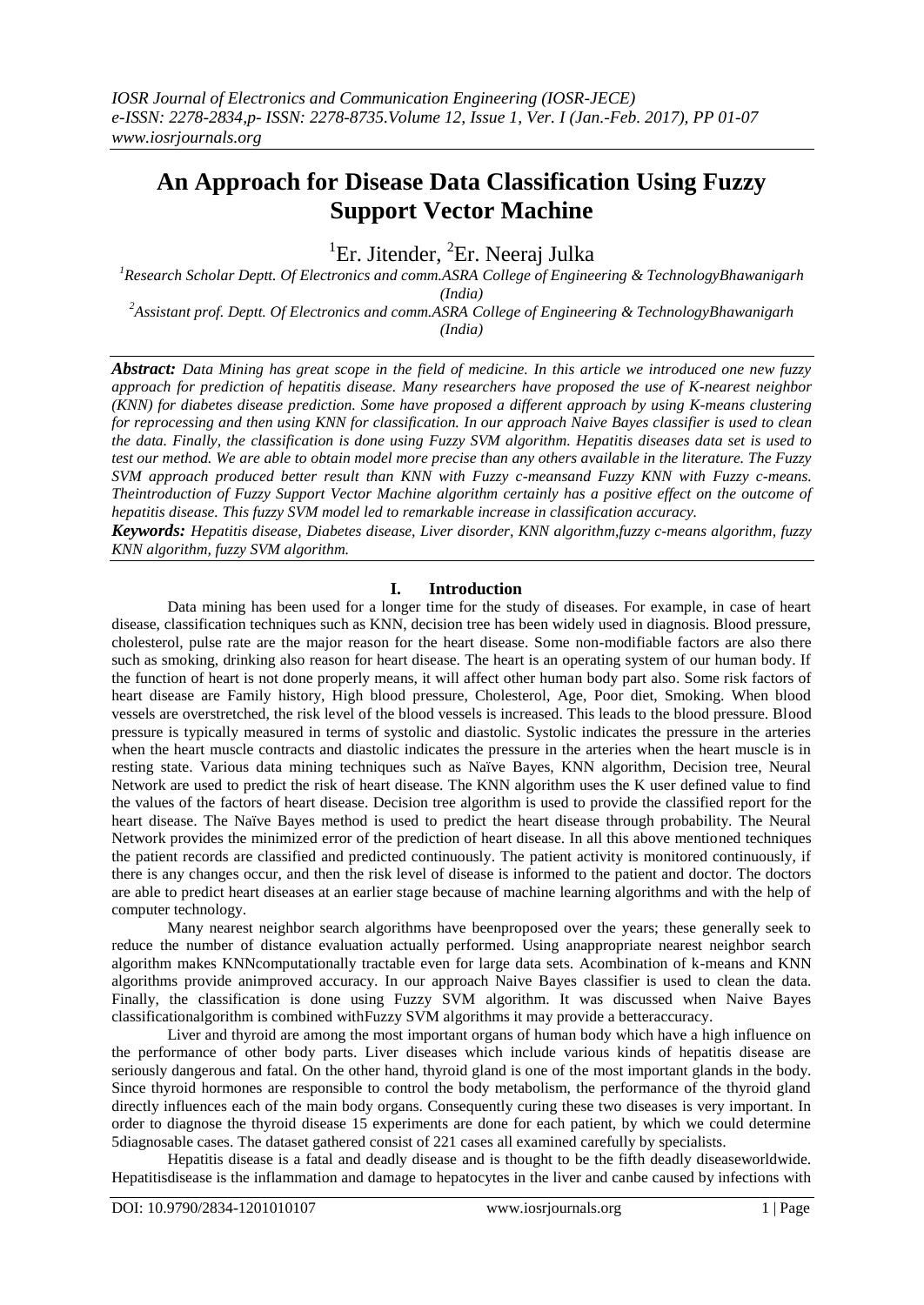viruses, bacteria, fungi, exposure to toxins, alcohol consumptionand autoimmunity. Clinical symptoms of hepatitis are nausea, fever, general weakness, and jaundice.Five viruses have been identified and named hepatitis A through E.

The data set we considered is the hepatitis data set. This disease has serious consequences and it can lead to death.Many countries have thousands of people who suffer fromliver diseases. This disease effects developed as well asdeveloping countries.

The rest of the paper is organized as follows. Section 2 explains the proposed method in detail. Section 3 explains the Methodology. In Section 4, theresults obtained with the above mentioned dataset is analyzedand compared with the existing methods. Section 5 concludesthe paper with future scope.

### **II. Proposed Method**

Our proposed implementation involves optimization of the predictor function via parallel processingusing the ARM/GPU hardware. The prediction algorithm involves multiplication of akernel function, obtained during the training algorithm, with the sub-band signals and computingthe class they belong to. Kernel multiplication with the sub-band signals is computationally verydemanding as the length of features combined is equal to 4096. The same challenge holds truefor regression analysis (SVR). GPU hardware has been chosen to do this task. There is lot ofopportunities to parallelize both the sub-band decomposition and SVM classification operations,as well as the training algorithm on the GPU since TegraSoC consists of 192 CUDA (a parallelcomputing platform and programming model) cores. Our proposed method has been designed based onthe algorithms Naive Bayesclassifier, Fuzzy Support Vector Machine. These algorithms are briefedhere.

# **2.1 Support Vector Machine (SVM)**

In certain applications, an expert or system designer has knowledge of conditions under whichconfusion between certain classes is inconsequential. An example is illustrated in Figure 1 for amaterial processing application. In this example, a classifier is desired to distinguish betweenmaterial A (circles) and material B (triangles) given a data point that is a tuple consisting of atemperature and another measurement. However, for some part of our 2-dimensional space (thespace where the temperature T is less than some critical temperature Tcrit) the distinction is irrelevant.

However, if we use the data below Tcrit the algorithm will still evaluate the errors thereand try to minimize them, even though they do not matter to the end result. This could lessenperformance in regions where errors do matter. One strategy for dealing with this issue could beto eliminate all the data where  $T <$ Tcrit and certainly this would work for this particular example.However, this does not provide a general methodology to tackle problems of this type, wherecertain subsets of the nf dimensional space could be arbitrarily defined in which the error matters to varying degrees. In addition, this example and its trivial solution would not address the addedcomplexity of a multiclass arrangement.

As the dimensionality of the system increases, the complexity increases as well, and datasetsneed not be well behaved as that in the example. This is evident in a wide variety of mechatronicproducts and processes. Large scale roll to roll printers are one application area where classificationof web media type is important in order to select the correct operating parameters. However,the operating parameters that are selected are also dependent on environmental variables such astemperature and humidity, though in some ranges the difference between paper types changes.Because much of this knowledge is not coded into simple functions and rather expert-defined

look-up tables, it cannot be directly added to training cost functions for classification algorithms.The possibility for modification of the weighting of errors during training is common in the literature.Weighting by training example is also used to reduce sensitivity to outliers or artifactsusing metrics that measure how likely a data point is to be an outlier. Other uses of weightinginclude compensating for unbalanced (in terms of number of examples) data sets and attempting to reduce false alarm rates. However, the work presented here deals with a largely unrelated problem from that of the prior art.

In binary classification, Support Vector Machine (SVM)is a family of related algorithms that attempt to produce a hyperplane that best separates two sets of data. The implementation and usage of Support Vector Machines for classification begins in a similar manner to most supervised learning machine learning problems. A training data set, comprised of individual training examples, is used to create the classifier. A training data is denoted by  $x \in R$ nf, where nf is the number of features. The features are the quantities used in order to make a decision. In anembedded system, for example, the features might be sensor data, or quantities derived from sensor data. The vector xk represents the kth training data, and yk ∈ {1,−1} is the correct classification in thebinary scheme corresponding to the training data xk. N is the total number of training data examples. Support vector machine (Support Vector Machine, SVM) is based on statistical learning theory machine learning method, which solves the nonlinear, high dimension and local minima problems. And it is have incomparable advantages for the characteristics of relevance and sparsity, and high dimensionality problem as other machine learning methods.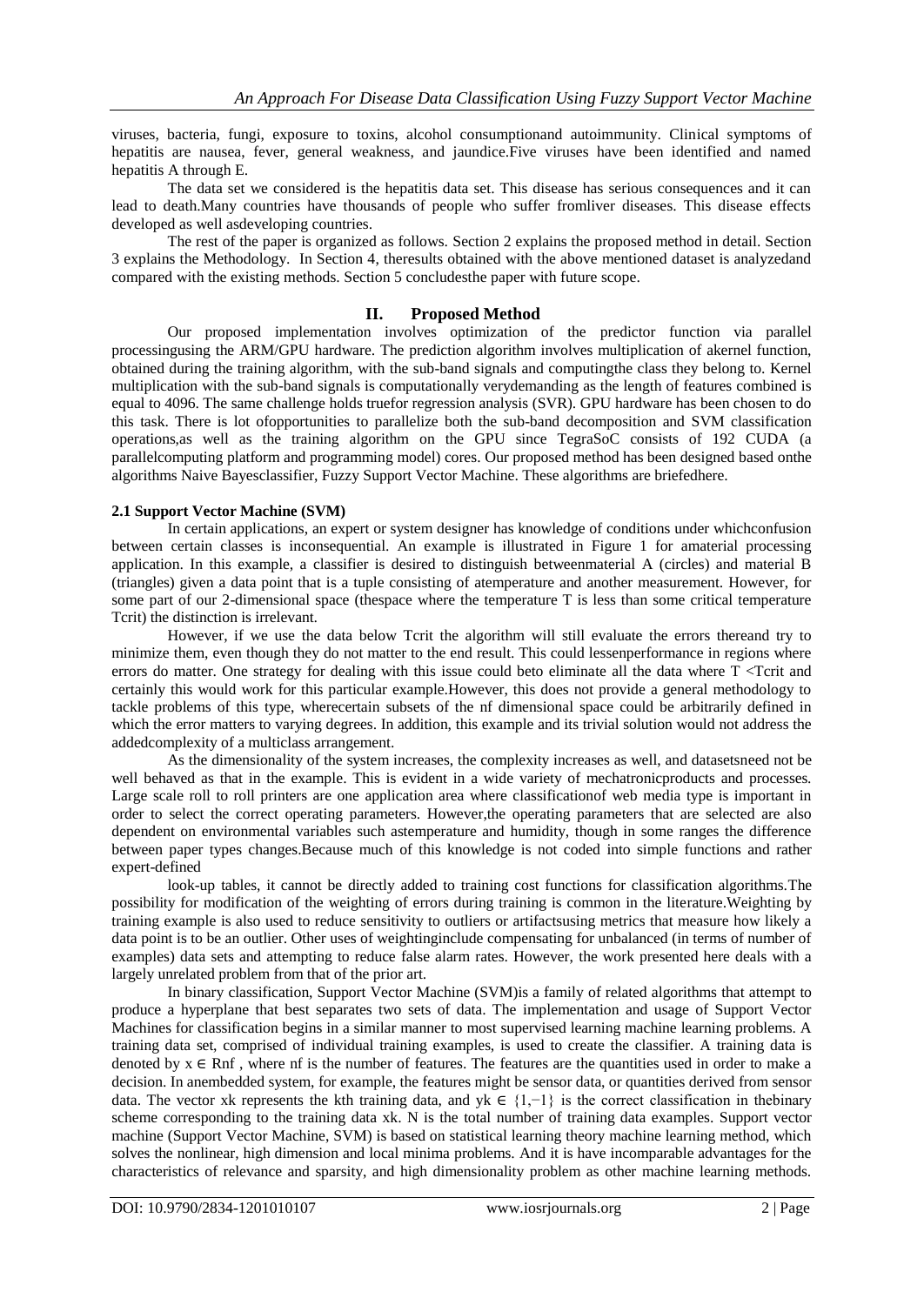SVM is proposed for binary classification problem, and how to effectively promote the multiple classification is developing.

SVM multiple classification used so much variables in the process of solving the optimization problem in solving method, so the computational complexity is too high and not practical. The 1-a-r (One-against-rest) and 1-a-1 (One-against-one) method is currently the most commonly used two SVM multi-class classification method. For Nclass classification, the 1-a-r and 1-a-1 need to construct the N and  $N*(N-1)/2$  classifiers, when a large number of categories, the speed of these two methods are low, but it has a unrecognized domain. When the number of classes is more, the training rate remains of the DAG (Directed Acyclic Graph) method is low, although with a higher speed to be classification. Classification tree as a multi-class classification method is widely used in pattern classification, especially for large classification problems, it is possible to improve the classification efficiency greater extent. For Nclass classification, The binary tree SVM multi-class classification only need to construct the N-1 SVM classifiers, and the method does not exist unrecognized domains. It does not need to traverse all The SVM classifier, and the better level of hierarchy SVM multi-class classification can significantly increase speed for the training and classification. However, how to design effective the hierarchy SVM multi-class classification is still a problem to be solved.

Support Vector Machine (SVM) paradigm in pattern recognition presents a lot of advantages over other approaches some of which are: 1) the assurance that once a solution has been reached, it is the unique (global) solution, 2) good generalization properties of the solution, 3) reduced number of tuning parameters and, last but not least, 4) clear geometric intuition on the classification procedure.

The contribution of this work consists of the following: 1) It exploits the intrinsic geometric intuition to the full extend, i.e., not only theoretically but also practically (leading to a novel algorithmic solution), in the context of classification through the SVM approach, 2) it provides, for the first time, the theoretical background for a geometric solution of the non-separable (both linear and non-linear) classification problems with linear (1st degree) penalty factors, by means of the reduction of the size of the convex hulls of the training patterns, 3) it provides an easy way to relate each class with a different penalty factor, i.e., to relate each class with a different risk (weight), 4) it develops, for the first time, an efficient algorithm for the computation of the minimum distance between the RCHs and finally 5) it opens the road for applying other geometric algorithms, finding the closest pair of points between convex sets in Hilbert spaces, for the non-separable SVM problem.

### **2.1.2 Types of Support Vector Machines (SVM)**

Simply stated, a SVM finds the best separating (maximal margin) hyperplane between the two classes of training samples in the feature space, which leads to maximal generalization. The patterns in the original, low dimensional space X, are mapped ( $\Phi$ :X  $\rightarrow$ H) in a high-dimensional feature space H, which is a Reproducing Kernel Hilbert Space (RKHS). It is not necessary to know the map itself analytically, but only its kernel, i.e., the value of the inner products of the mappings of all the samples

 $(k(x1,x2)= \Phi(x1), \Phi(x2)$  for all pairs of samples x1,  $x2 \in X$ ). Through this "kernel trick", it is possible to transform a nonlinear classification problem to a linear one, but in a higher (maybe infinite) dimensional space.

Although some authors have presented the theoretical background of the geometric properties of SVMs, exposed thoroughly, the main stream of solving methods comes from the algebraic field (mainly decomposition). One of the best representative algebraic algorithms with respect to speed and ease of implementation, also presenting very good scalability properties, is the Sequential Minimal Optimization (SMO). The geometric properties of learning and specifically of SVMs in the feature space, have been pointed out early enough, through the dual representation (i.e., the convexity of each class and finding the respective support hyperplanes that exhibit the maximal margin) for the separable case and also for the non-separable case through the notion of the Reduced Convex Hull (RCH). Actually, the geometric algorithms presented until now are suitable only for solving directly the separable case and indirectly the non-separable case through the trick proposed in. However, the latter (artificially extending the dimension of the input space by the number of training patterns) is equivalent to a quadratic penalty factor and, besides the increase of complexity, due to the artificial expansion of the dimension of the input space, it has been reported that the generalization properties of the resulting SVMs can be poor. Authors of numerous papers use different ANN structures to recognize the hepatitis disease. Reference analyses a large database with hepatitis C virus infected patients. There are made a lot of statistical analyses on the records of this database in order to determine the evolution of biological parameters during the treatment. The results of the statistical analyses and the expert system predictions indicate the use of such a system to facilitate the physician work. Some authors use a feature selection (FS) and artificial immune recognition system (AIRS) with fuzzy resource allocation mechanism diagnosis of hepatitis disease with total accuracy of 92.59% on data set of UCI. ANN has been used to diagnosis chronic hepatitis disease. They report total accuracy of 93%.

In fact, In addition to recognizing the hepatitis cases, it is important to identify the phase and the type of the hepatitis the person caused by, which is the main proposes of this paper. There are fifteen parameters measured for each patient in order to diagnose hepatitis, as follow: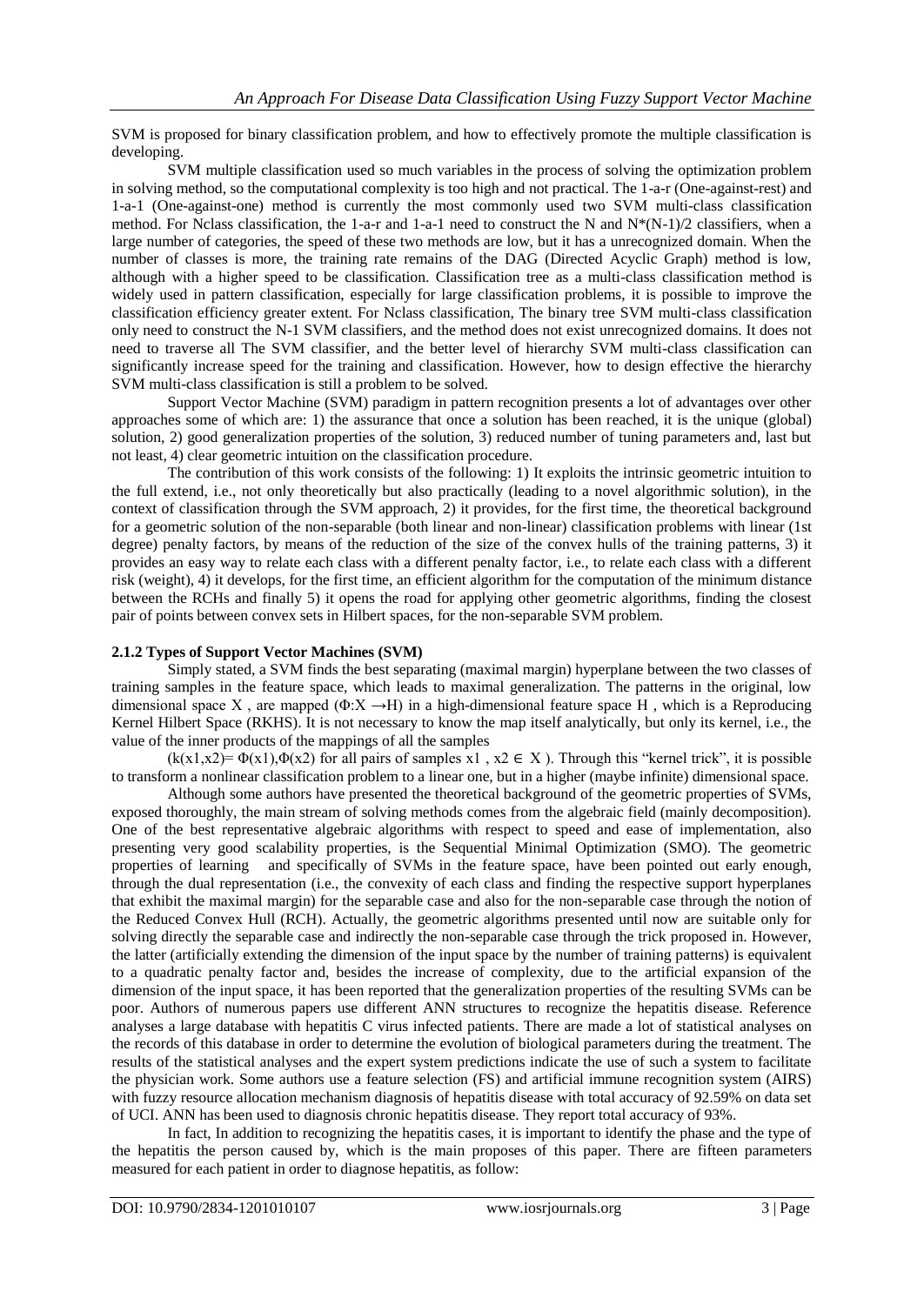1-sex, 2-age, 3-ALK, 4-AST, SGOT, 5-ALT, SGPT, 6Bi, T, 7-Bi, D, 8-G.G.T, 9-HBSAg, 10-Alb, 11-LHD, 12- PT, 13-FBS, 14-CHO, and 15-HCVAb.

These experimental data show six cases: 1-non hepatitis person, 2-person who carries hepatitis B (no symptoms), 3-person affected by hepatitis B, 4-person who carries hepatitis C (no symptoms), 5-person affected by hepatitis C and 6-non viral hepatitis.

Traditional Chinese Medicine (TCM) has been widely used to treat various diseases, such as hepatitis, cancer, diabetes mellitus and even some intractable diseases. Its effectiveness has been validated in clinical practice. In the past decades, there are tremendous amount of clinical data in TCM field collected from clinical practice for medical studies. Generally these clinical data are about symptoms, diagnoses and treatments as the main information elements and they are in large scale and multidimensional. Many clinical researchers intend to explore the complicated relationships among these information elements, e.g. the relationships between herbs and the symptoms of hepatitis, but some frequently-used tools like Microsoft Excel are not suited for multidimensional analysis.

Data warehouse which can be considered as a database for reporting and analyzing in computing is the basic platform for data mining, On-line Analytical Processing (OLAP) and decision support. Clinical data warehousing is a difficult task due to some complicated issues, such as complicated semantics, many-to-many relationships and bi-temporal data. Our work is based on TCM clinical data warehouse which takes the structured electronic medical record data as the core data source. Currently, the TCM clinical data warehouse has incrementally loaded vast amounts of formatted clinical data related to hepatitis diseases.

As an essential technology for multidimensional analysis, OLAP is one of the main technologies for decision support. OLAP can quickly answer multidimensional analysis queries in computing and it has been widely used in different fields. For example, OLAP is one component of business intelligence techniques which has some typical applications including business reporting for sales, financial reporting and so on. In 2011, the market leading vendors for OLAP systems include SAP Business Objects, Oracle, IBM Cognos, MicroStrategy, Microsoft, SAS, Pentaho and Jaspersoft. Business Objects (BO) is one of the leading business intelligence software companies which help the enterprises tracking and having a better viewing of the business, improving the decision-making level and optimizing enterprise benefit. The products of BO are the main tools to develop OLAP reports. Besides mining the potential information of clinical data, BO can intuitively display the mining results. We believe that BO product packet can also be well used to make OLAP on hepatitis diseases.

One of the most critical features in medicine is the diagnosis of a disease. Diagnosis is needed as the analysis of the physiological or biochemical cause of a disease. It is a complicated task and involves certain level of expertise on the part of a doctor. A sophisticated system is needed to assist doctors for diagnosing a disease accurately and efficiently. The use of technology, especially Artificial Intelligence (AI), can minimize cost, time, human expertise and incorrect diagnosis. Artificial Neural Networks (ANN) is a type of AI which has extensively been applied to solve medical problems. They have been used in multiple applications like diagnosis, forecasting, image analysis etc.

The Ns are systems made up of neurons which work in a similar way as the brain. Hepatitis is considered as one of the most deadly diseases. Early detection increases the chances of recovery manifold. Hepatitis causes in ammation and destruction of hepatocytes (liver cells). Hepatitis can be caused due to viruses, bacteria, drugs, etc. This disease can be categorized as Acute or C onic. Acute hepatitis is the rapid, sharp, and pain l onset of the disease. Acute symptoms are more pain l for patients but it has a limited course and rarely lasts beyond 1 or 2 months. Usually, there is only minimal liver cell damage and little evidence of immune system activity. Chronic hepatitis is in ammation of the liver that persists more than six months. Chronic inflammatory cell in latex comprising lymphocytes, plasma cells and sometimes lymphoid follicles are usually present in the portal tracts. There are five different types of hepatitis viruses A, B, C, D and E. Hepatitis A and E are of acute type whereas Hepatitis B, C and D are of chronic type. The chronic hepatitis leads to cirrhosis which causes distinction of liver parenchymal cells.

# **III. Methodology**

Our work is divided into two parts: **Part 1:**

- 1. Import data from the database.
- 2. Find out the class label.
- 3. Find out the tuples with presence of 0, if yes, and then remove the tuple.
- 4. Remaining data need to be separated base on the class label in the data.
- 5. Set up Naive Bayes classifier and find out the misclassified data, mark them.
- 6. Calculate the classification accuracy.
- 7. The misclassified tuples were removed.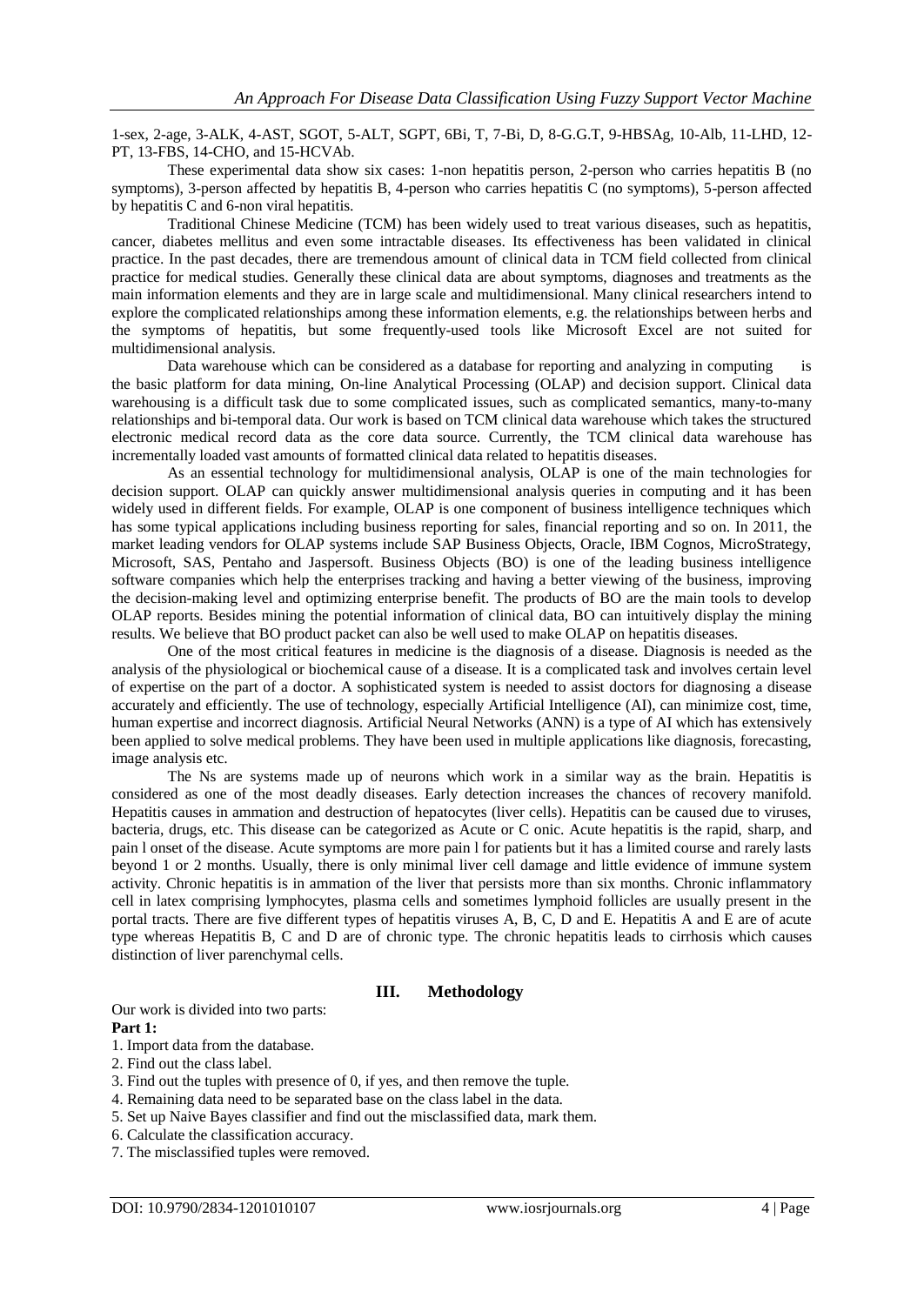# **Part 2:**

1. Remaining data is fed to our new Fuzzy SVMapproach.

2. Classification accuracy is calculated and compared with the previous method.

Datasets: The performance of the approach mentioned in thispaper has been tested with medical dataset downloaded fromUCI machine learning data repository for hepatitis dataset.

<https://archive.ics.uci.edu/ml/machine-learning-databases/hepatitis/hepatitis.data>

# **A. About software**

We need MATLAB 2015b or latest version of MATLAB with commercial license. MATLAB is a numerical computing environment which widely used in the field of data science and other research fields by researchers and engineers.

Implementation of the PIMA dataset

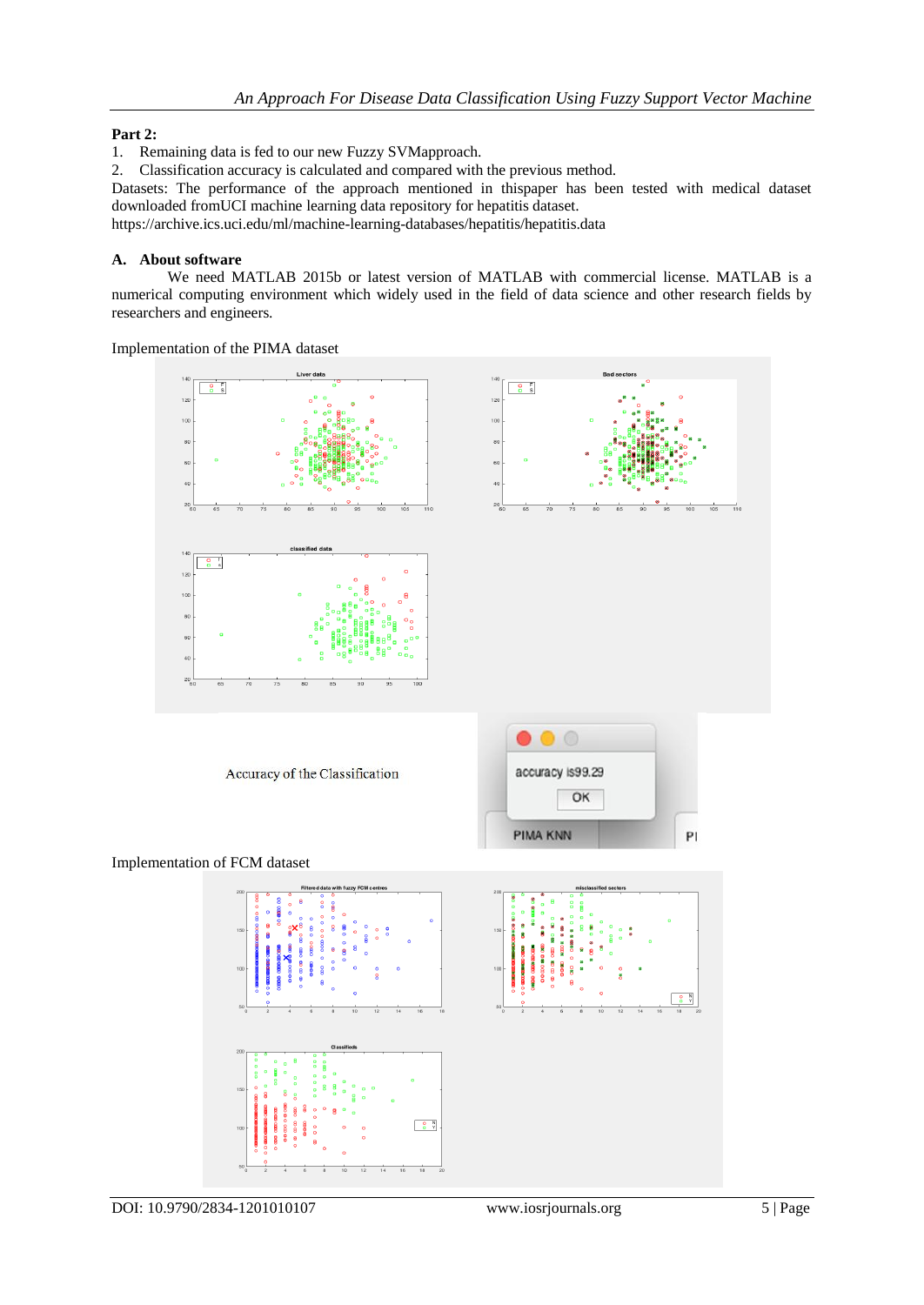

Classified Hepatitis disease data